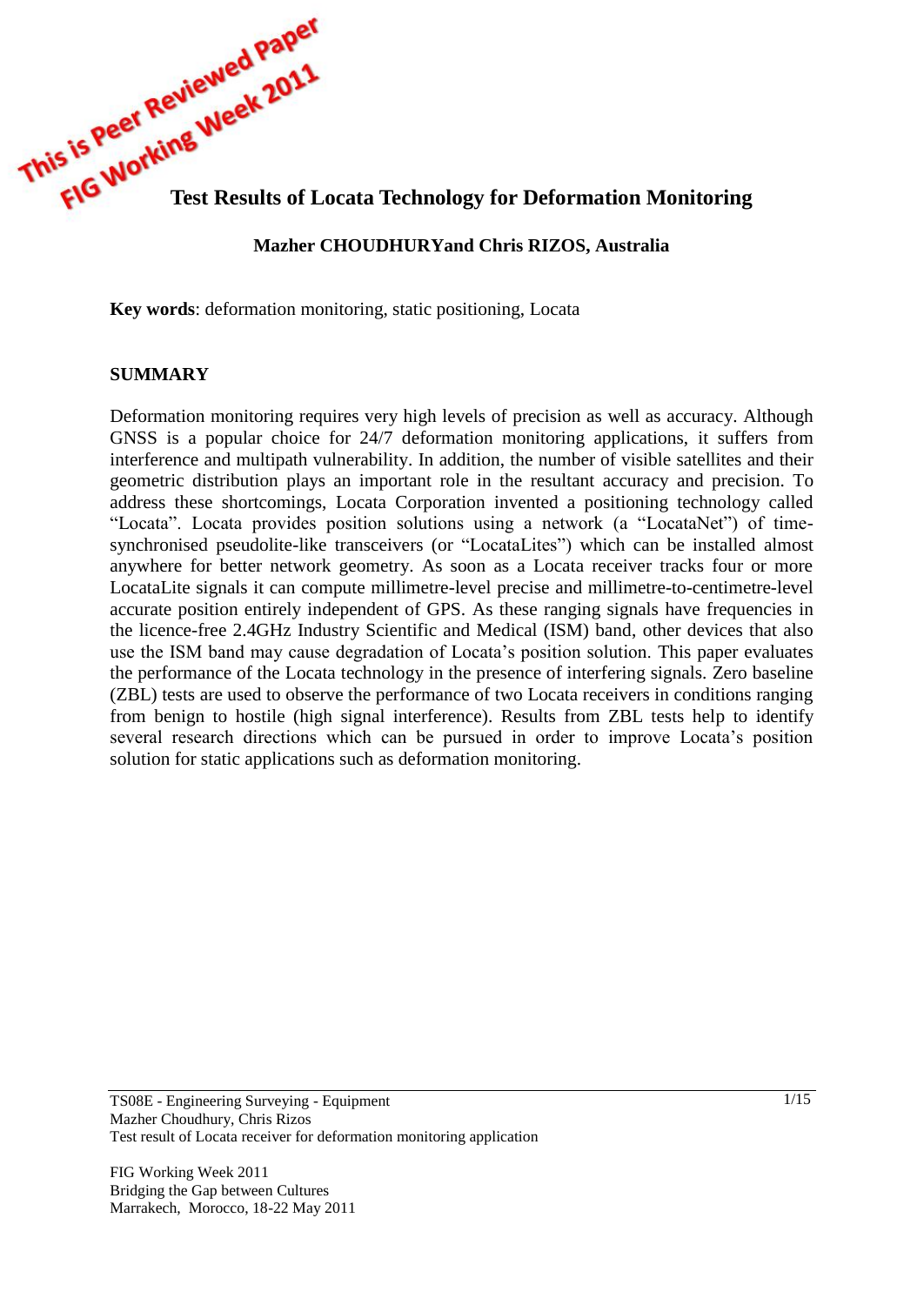# **Test Results of Locata Technology for Deformation Monitoring**

## **Mazher CHOUDHURYand Chris RIZOS, Australia**

### **1. INTRODUCTION**

Deformation monitoring requires millimetre-to-centimetre-level accuracy with high precision. For the last two decades GNSS (actually GPS, however for this paper GNSS will be the term used to cover all types of satellite-based positioning systems) has been the most popular tool for 24/7 deformation monitoring. However, GNSS-based positioning solutions suffer from interference and multipath disturbances. These solutions further degrade when GNSS has a low number of visible satellites or the geometric distribution of visible satellites becomes poor. To address such issues, Locata Corporation invented a positioning technology referred to as "Locata". Locata provides position solutions using a network (known as the "LocataNet") of time-synchronised pseudolite-like transceivers (referred to as "LocataLites"). These LocataLites can be installed almost anywhere for better network geometry. As soon as a Locata receiver tracks four or more LocataLite signals, it can compute millimetre-level precise and millimetre-to-centimetre-level accurate position solutions entirely independent of GNSS. These ranging signals are transmitted in the licence-free 2.4GHz Industry Scientific and Medical (ISM) band. However, Locata position solutions may be degraded as there are other transmitters which also operate in the ISM band (e.g. WiFi devices).

Evaluating the performance of a Locata system is an important consideration before deploying it in a deformation monitoring application. Zero baseline (ZBL) tests are used to study the performance of Locata receivers under conditions ranging from benign to hostile (i.e. high signal interference). As two receivers are connected to the same antenna with a lownoise splitter, all common errors will be eliminated and only receiver noise will be present. In this paper, two ZBL tests are conducted to identify possible signal quality issues in using Locata for deformation monitoring applications.

This paper is organised as follows. In section 2, the Locata system and Locata receiver performance issues are briefly introduced; section 3 describes the test scenario along with the hardware used; section 4, explains the experiment setup as well as presents the test results. Finally, section 5 concludes the paper.

### **2. BACKGROUND**

### **2.1 Locata**

Locata's positioning technology solution can be used as an alternative to GNSS in classical difficult GNSS signal environments. A network of terrestrial transceivers (LocataLites) transmits strong signals in the licence-free 2.4GHz ISM band. These transceivers form a positioning network (LocataNet) that can operate in combination with GNSS, or entirely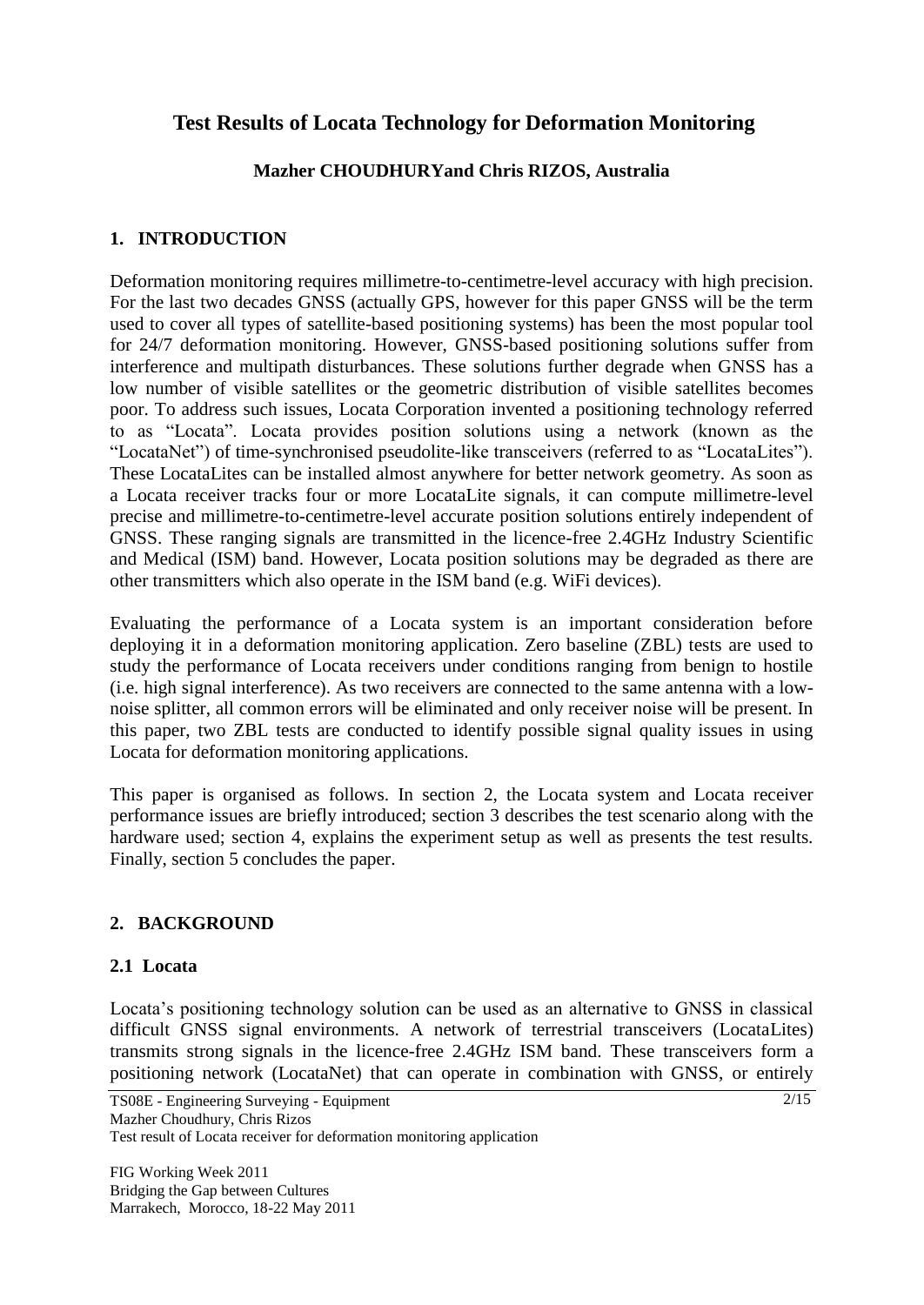independent of GNSS. One special property of the LocataNet is the time synchronization of the individual LocataLites, which permits carrier phase-based Single Point Positioning (i.e. no differential methods or transmitted data corrections are required). When a Locata receiver tracks four or more signals from different LocataLites, it can compute 3D position entirely independent of GNSS. A description of the Locata technology can be found in, for example, Barnes et al. (2004), and publications over the last 6 years that can be found at http://www.gmat.unsw.edu.au/snap/about/publications\_year.htm.

### **2.2 Locata receiver performance considerations**

The Locata receiver's performance is based on the number of LocataLites in the LocataNet, LocataNet geometry, signal obstructions, atmospheric conditions, RF interference and multipath. In unfavourable environments the Locata receiver performance can be expected to degrade, in a similar manner that GNSS does in adverse signal and geometry conditions. However, the most important issue for static applications such as structural deformation monitoring is RF interference (RFI). Overall receiver noise level rises when nearby transmitting devices operate in the same band as Locata (i.e. the licence-free 2.4GHz ISM band). In real world scenarios, RFI, which is not consistent and not continuous, can either reduce the signal's strength and accuracy, or even block the reception of some of the Locata signal entirely. A detailed and elaborate explanation and the impacts of RFI is presented in Khan et al. (2010). This makes the Locata position accuracy vulnerable because if the initial state (i.e., SNR, signal quality parameter, interference signal output by the Locata receiver, etc.) of the ambiguity resolution epoch is changed over time, then the accuracy may change. However, as the dynamics of the environment are often continually changing, the ambiguity resolution method must be robust. In this paper, the Known Point Ambiguity Resolution (KPAR) method is used to validate the results from ground truth.

Atmospheric disturbance is another critical issue for deformation monitoring systems. For short time frames, such as 2-4 hours when atmospheric conditions (i.e. temperature, pressure and humidity) do not change dramatically, hence the KPAR absorbs atmospheric errors (Choudhury et al., 2009). However, for continuous positioning applications, a atmospheric model should be used. In this paper, no tropospheric model is used as the test was conducted for only two hours.

However, any of these factors will affect all the Locata receivers when they are operated in static mode and connected to one antenna (i.e. for zero baselines). Since the two receivers are connected to the same antenna with a low-noise splitter, all common errors (e.g. atmospheric, multipath, WiFi interference, signal quality variation, etc.) are eliminated (Meng, 2002).

### **3. TEST SCENARIO AND HARDWARE USED**

To test the Locata receivers' performance, a zero baseline test was conducted at The University of New South Wales (UNSW) where a Locata network has already been established. The Locata receiver antenna was mounted on a tripod (Figure 1). The network's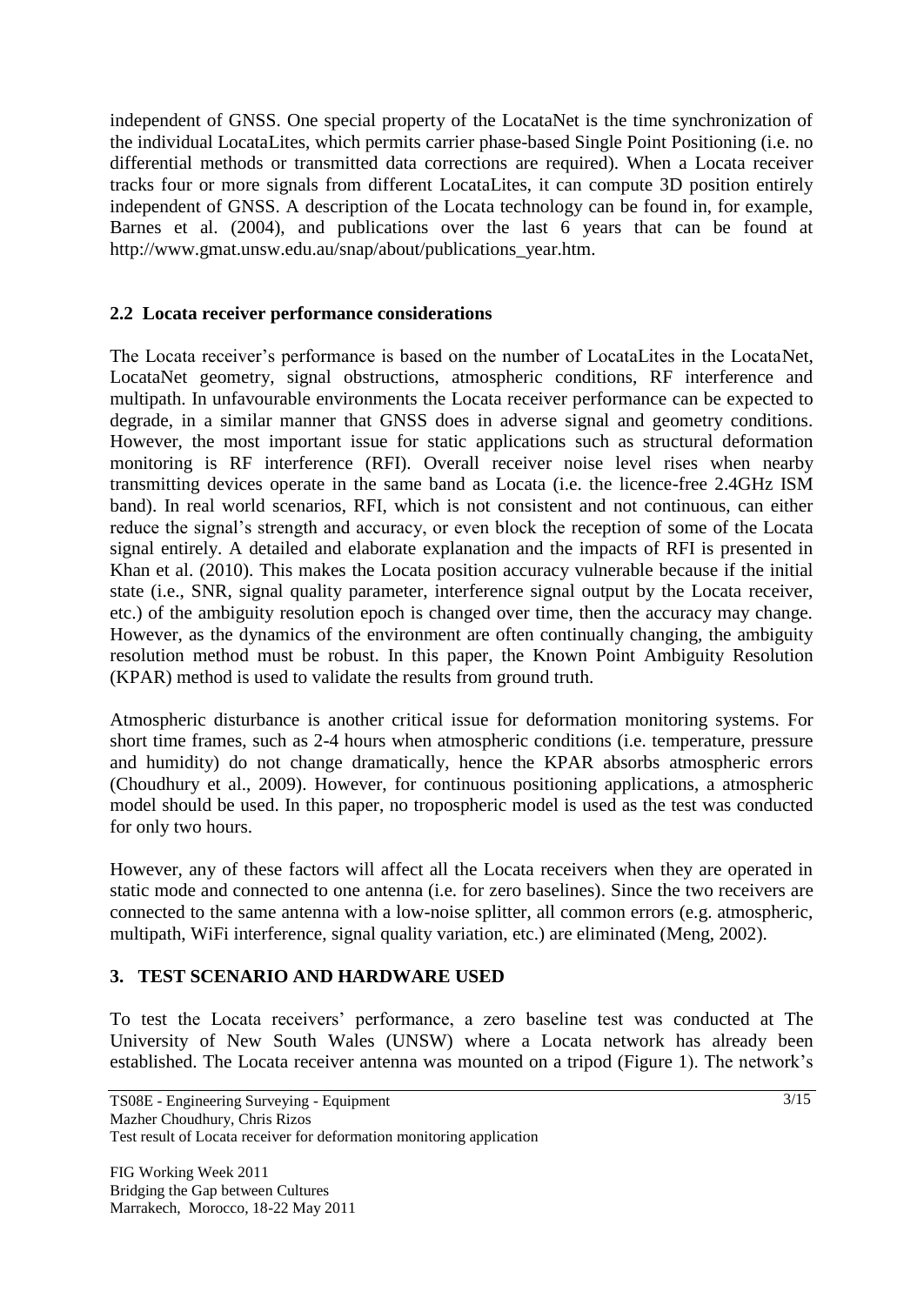dilution of precision (DOP) values are listed in Table 1.

| <b>EDOP</b> | 0.40                          |
|-------------|-------------------------------|
| <b>NDOP</b> | 0.47                          |
| <b>HDOP</b> | 0.62                          |
| VDOP        | 3.26                          |
| <b>PDOP</b> | 3.32                          |
| __ _ _      | $\ddot{\phantom{1}}$<br>_ _ _ |

Table 1: Locata position DOP

Locata receivers output raw measurements of Integrated Carrier Phase (ICP) measurements, pseudorange (PR) measurements, Locata Signal Strength Indicator (LSSI), low-correlatoroutput-events (LCOE), along with other proprietary engineering parameters. LSSI is an indicator for the usability of an observation in a position solution. LCOE (i.e. the number of times per observation interval the correlator output was unable to satisfy the preset threshold) indicates the presence of interference which was high enough to impact on the correlator performance (Khan et al., 2010). As ICP provides a high level of accuracy, it is the most appropriate measurement for deformation monitoring applications. All other measurements are used to validate the position solutions derived from ICP measurements.

## **4. EXPERIMENT SETUP & TEST RESULTS**

#### **4.1 Case 1: Benign conditions**

#### 4.1.1 ZBL setup

During September 2010, a series of ZBL tests were conducted at UNSW. Locata receivers and a Hyperlink Omni antenna (model: HG2403MGURB), with a signal splitter were employed (Figure 1). The data collected during all experiments were processed in the KPAR method using post-processing software (Choudhury et al., 2010). Characteristics of the resulting 3D coordinate residuals were analysed. The assumptions were that using KPAR, atmospheric errors and other unmodelled errors cancel out for zero baseline tests, that the receiver noises become the dominant component of the solution residuals, and both Locata receivers have identical noise levels.

### 4.1.2 ZBL results

Raw ICP measurements, and the position solutions derived from them, were analysed. Figures 2 and 3 are the 3D coordinate differences from the initial coordinates (i.e. the KPAR point). The raw data sets were recorded at 2Hz sampling rate. These raw measurements were used in the post-processing Locata software (ibid, 2010) to generate coordinate solutions, as well as the residuals which were derived from the known coordinates. After removing outliers, receiver 1 has accuracies of 0±6mm,  $-1\pm11$ mm, and  $-5\pm56$ mm for the east, north, and height coordinate components (at the 99.7% confidence level (CI), or three times Root Mean Square (RMS), a statistical measure of the magnitude of a varying quantity), respectively. Receiver 2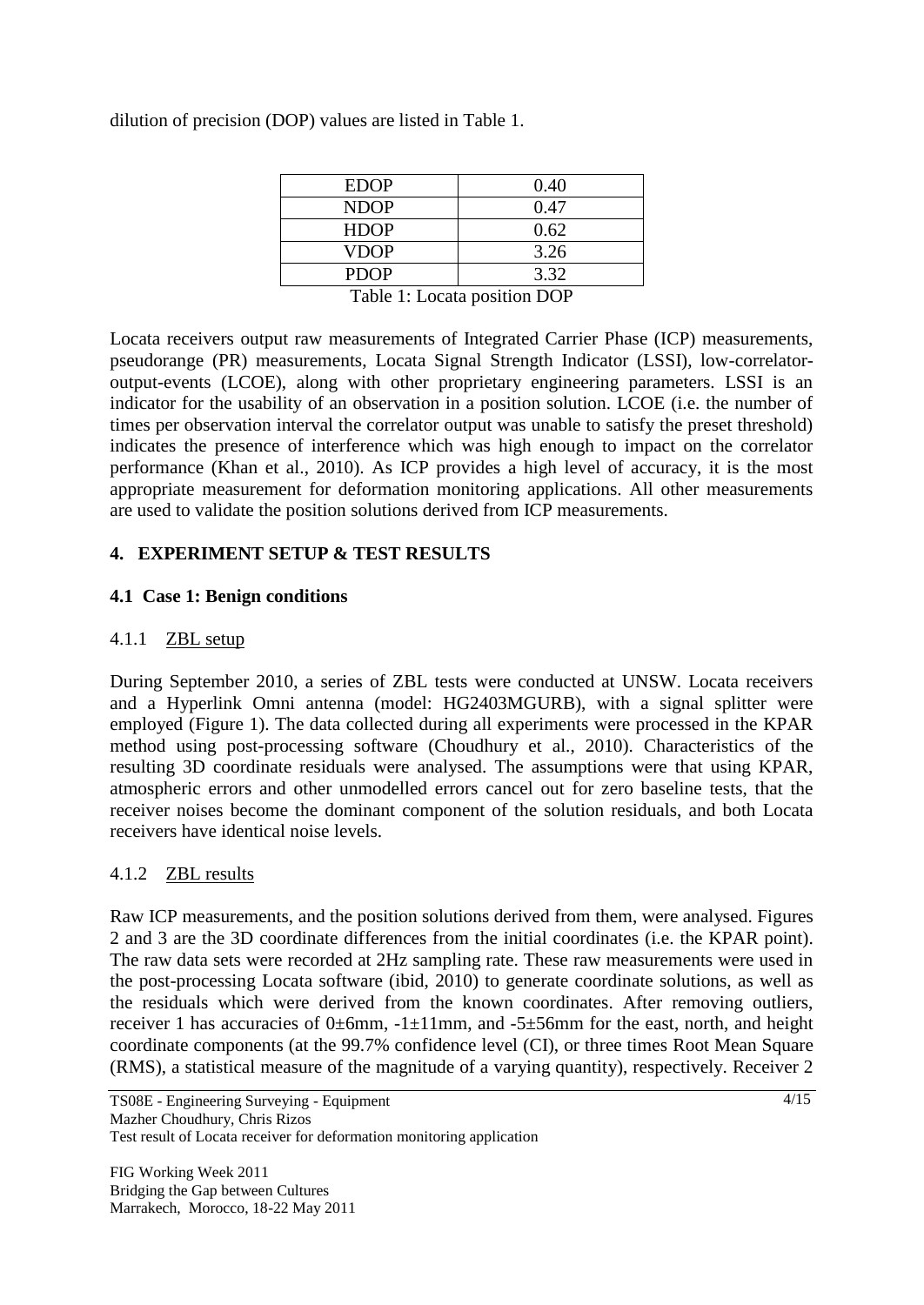has accuracies are 0±6mm,  $-1\pm10$ mm, and  $-6\pm57$ mm for the east, north, and height coordinate components (at the 99.7% confidence level (CI)), respectively. The residuals (i. e. epoch by epoch coordinate solution formed by deducting R2 from R1) between receivers are  $0\pm2$ mm,  $0\pm2$ mm, and  $2\pm9$ mm for the east, north, and height coordinate components at 99.7% CI, respectively. Table 2 shows a comparison between the two receivers' performance.



Figure 1 (a): ZBL Setup Figure 1 (b): ZBL Setup





Figure 2: Receiver 1 Figure 3: Receiver 2

TS08E - Engineering Surveying - Equipment Mazher Choudhury, Chris Rizos Test result of Locata receiver for deformation monitoring application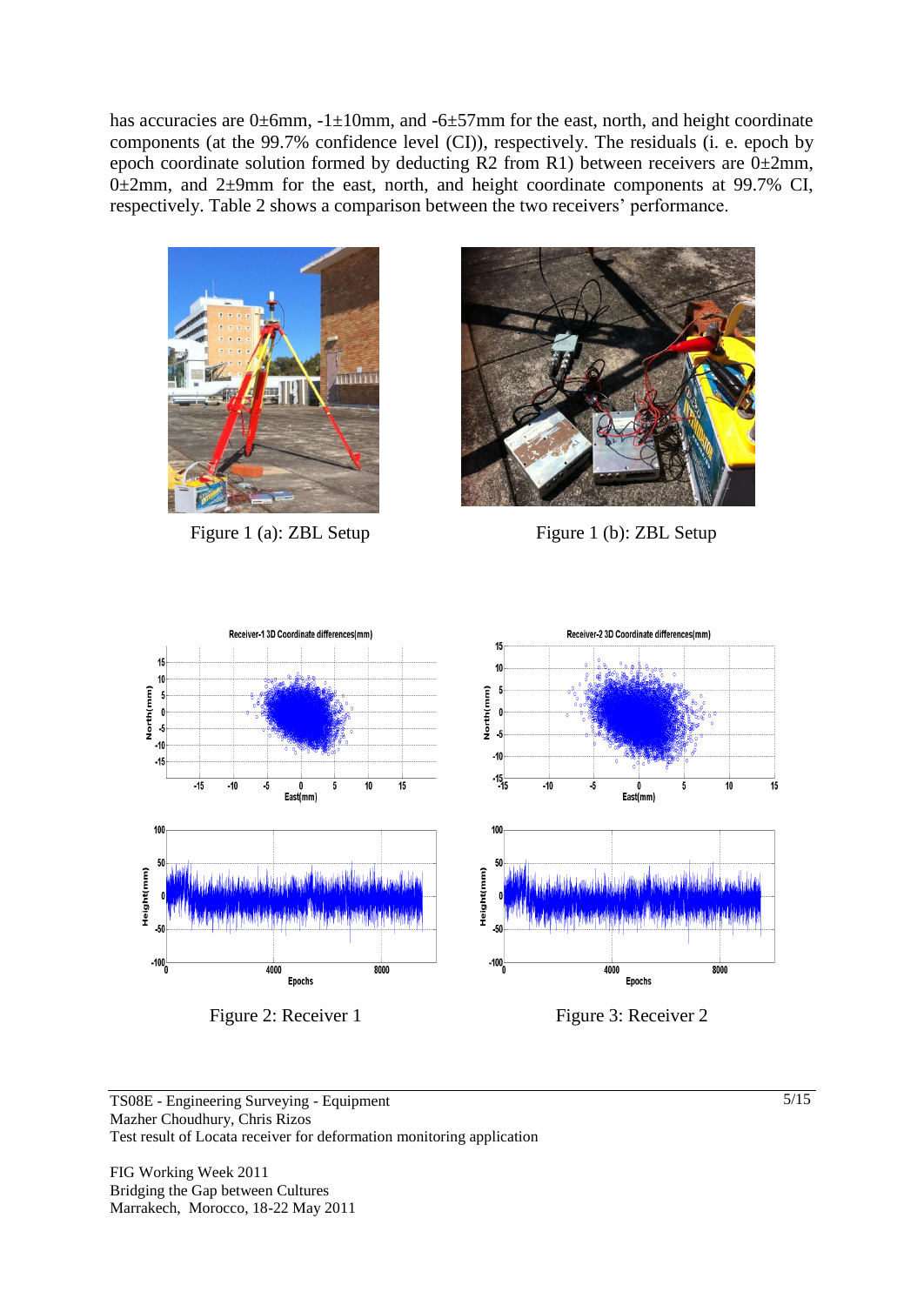

Figure 4: Residuals between receivers

| Receiver       | Mean (metres)                            |                                      |                                      | Max Residuals<br>(mm) |    |    | (mm) | Min Residuals |       | $RMS$ (mm)<br>$(99.7\% \text{ CI})$ |                |            |
|----------------|------------------------------------------|--------------------------------------|--------------------------------------|-----------------------|----|----|------|---------------|-------|-------------------------------------|----------------|------------|
|                | E                                        | N                                    | H                                    | E                     | N  | H  | E    | N             | H     | E<br>士                              | N<br>$\pm$     | H<br>$\pm$ |
| R1             | $-108.401$<br>$\pm 0.002$<br>$(1\sigma)$ | 45.897<br>$\pm 0.004$<br>$(1\sigma)$ | 25.035<br>$\pm 0.019$<br>$(1\sigma)$ | 8                     | 13 | 70 | $-8$ | $-13$         | $-70$ | 6                                   | 11             | 56         |
| R <sub>2</sub> | $-108.400$<br>±0.002<br>$(1\sigma)$      | 45.897<br>±0.003<br>$(1\sigma)$      | 25.029<br>$\pm 0.019$<br>$(1\sigma)$ | 8                     | 13 | 71 | $-8$ | $-13$         | $-71$ | 6                                   | 11             | 57         |
| $R1-R2$        | $0 \pm 0.001$<br>$(1\sigma)$             | $\theta$<br>±0.0004<br>$(1\sigma)$   | 0.006<br>$\pm 0.003$<br>$(1\sigma)$  | $\overline{2}$        | 3  | 11 | $-2$ | $-3$          | $-11$ | $\overline{2}$                      | $\overline{2}$ | 9          |

Table 2: Comparison of results between two Locata receivers

TS08E - Engineering Surveying - Equipment Mazher Choudhury, Chris Rizos Test result of Locata receiver for deformation monitoring application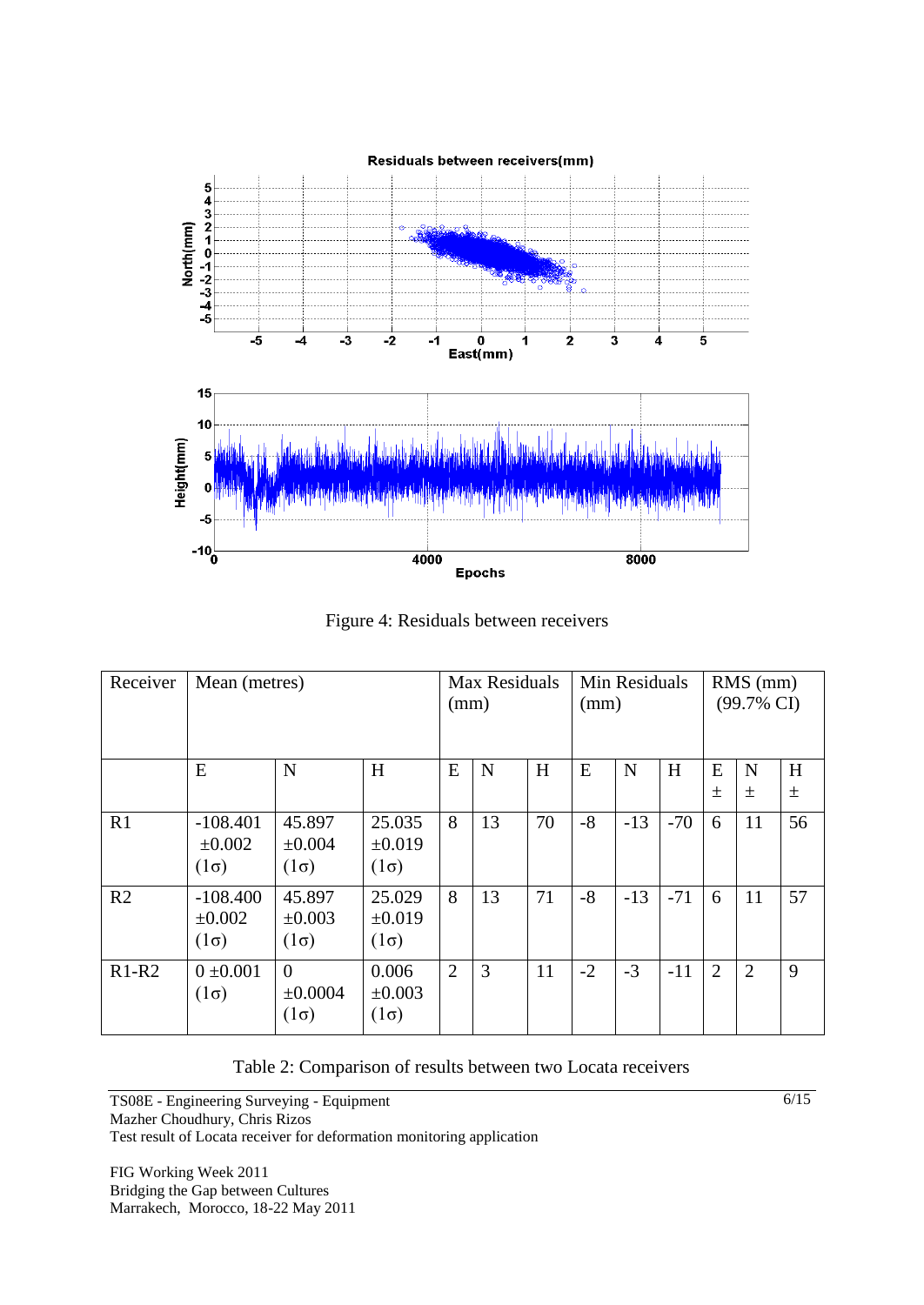Histograms of residuals (i.e. difference between receivers) are shown in Figures 5, 6 & 7. It can be observed that residuals caused by the receiver noise appear to have a normal distribution for the east and north position component. However, in the case of the height component there is a slight shift to the right. These biases could be due to weak vertical geometry. From these histograms it can be concluded that the least squares adjustment of this measurement data is acceptable.





LocataLite residuals are plotted in Figure 8. These are the differences between the two receivers' residuals (generated from the least squares adjustment procedure). Most of the time these difference lies within  $\pm 2$  mm for all four LocataLites. However there are a few instances when this difference jumps to between  $\pm 6$  mm. Figures 9 and 10 show the LSSI and LCOE for both receivers, which indicate that there is no significant interference. (If there were any interference, the LCOE value should rise and the LSSI value should decrease.)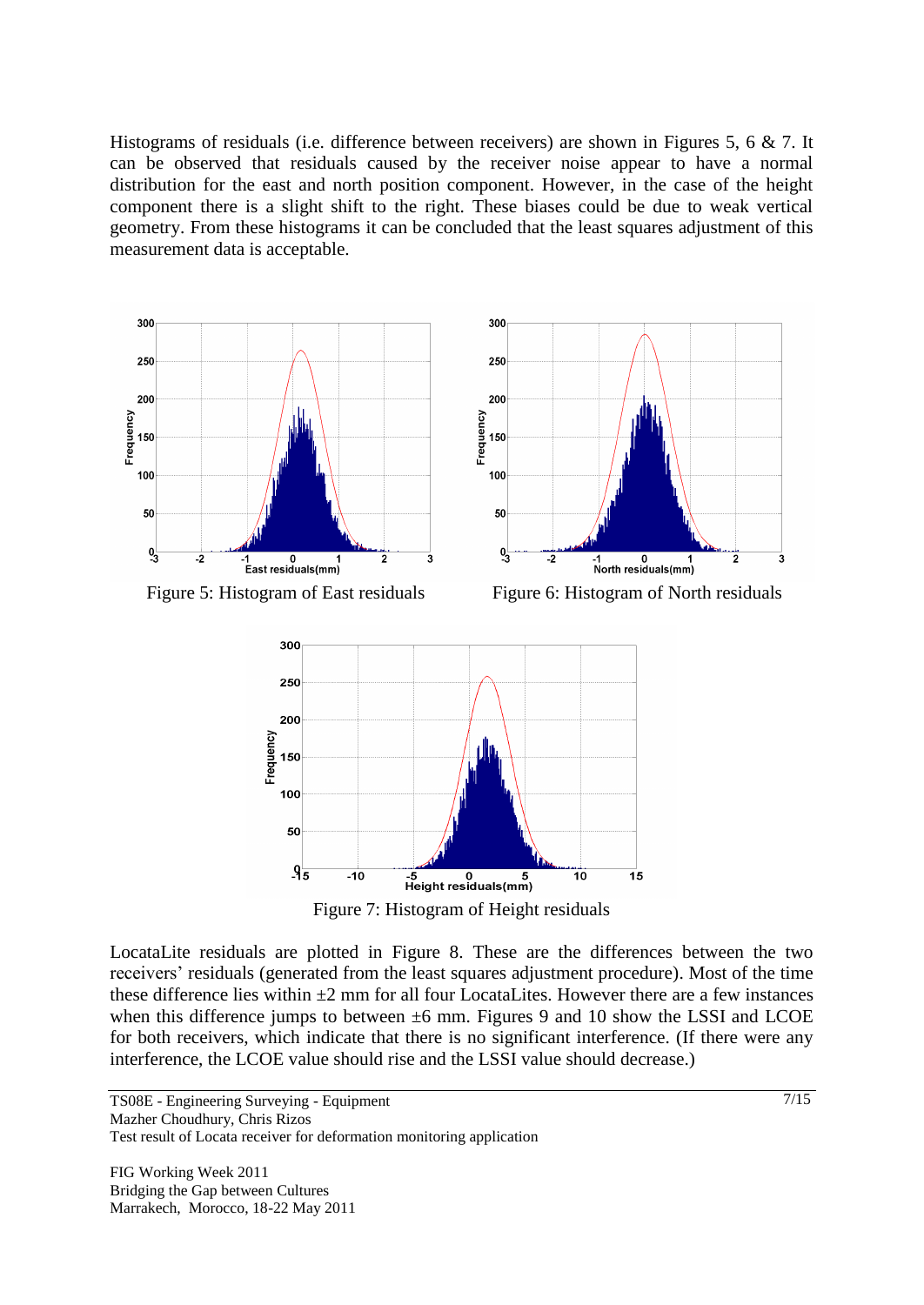

Figure 8: LocataLite residuals



TS08E - Engineering Surveying - Equipment Mazher Choudhury, Chris Rizos Test result of Locata receiver for deformation monitoring application

FIG Working Week 2011 Bridging the Gap between Cultures Marrakech, Morocco, 18-22 May 2011 8/15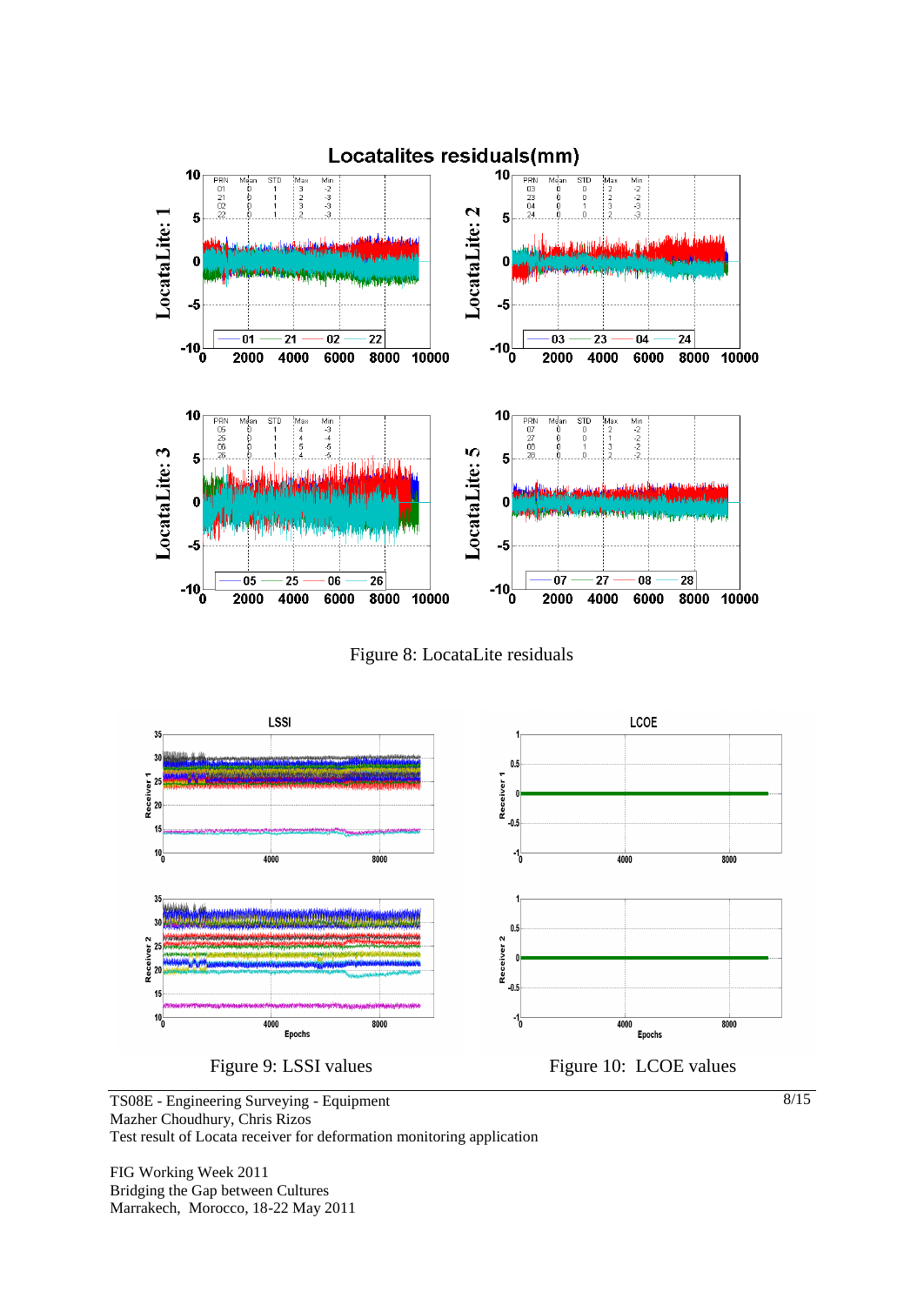From this experiment it can be concluded that in an ideal situation with no RF interference present, both Locata receivers' performance are very similar.

### **4.2 Case 2: with interference**

In the presence of WiFi interference, Locata faces challenges in maintaining sub-centimetrelevel accuracy. However, as soon as the interference fades, position accuracy again improves. Figures 11 and 12 are showing the performance of the Locata receivers in the presence of interference. This is an issue for deformation monitoring applications as this type of interference could generate false deformation alarms.

## 4.2.1 Experiment setup

A Locata receiver and a Hyperlink Omni antenna (model: HG2403MGURB) antenna were setup at known points for two hours. During this period, data files were transferred from one laptop to another laptop. This setup was intended to simulate a real world scenario where WiFi interference can be a common phenomenon. The result of interference can be seen when the LCOE values rise, as the assumption is that only WiFi interference is present.

## 4.2.2 Results

Figures 11 and 12 show the 3D coordinate differences from the initial coordinates. Coordinate solutions are generated using the same post-processing Locata software as before. After removing outliers, receiver 1 has a RMS of 1±8mm, 3±16mm, and 15±80mm compared to 1±8mm, 3±16mm, and 17±82mm for receiver 2, for the east, north, and height coordinate components, respectively. The residuals between the receivers are  $0\pm 2$ mm,  $0\pm 2$ mm, and -3±13mm for the east, north, and height coordinate components (at 99.7% CI), respectively. Table 3 shows a comparison between the two receivers' performance under WiFi interference. Figure 13 shows the coordinate residuals from the two receivers. It can be observed that in the presence of WiFi interference the performance of both receivers degrades.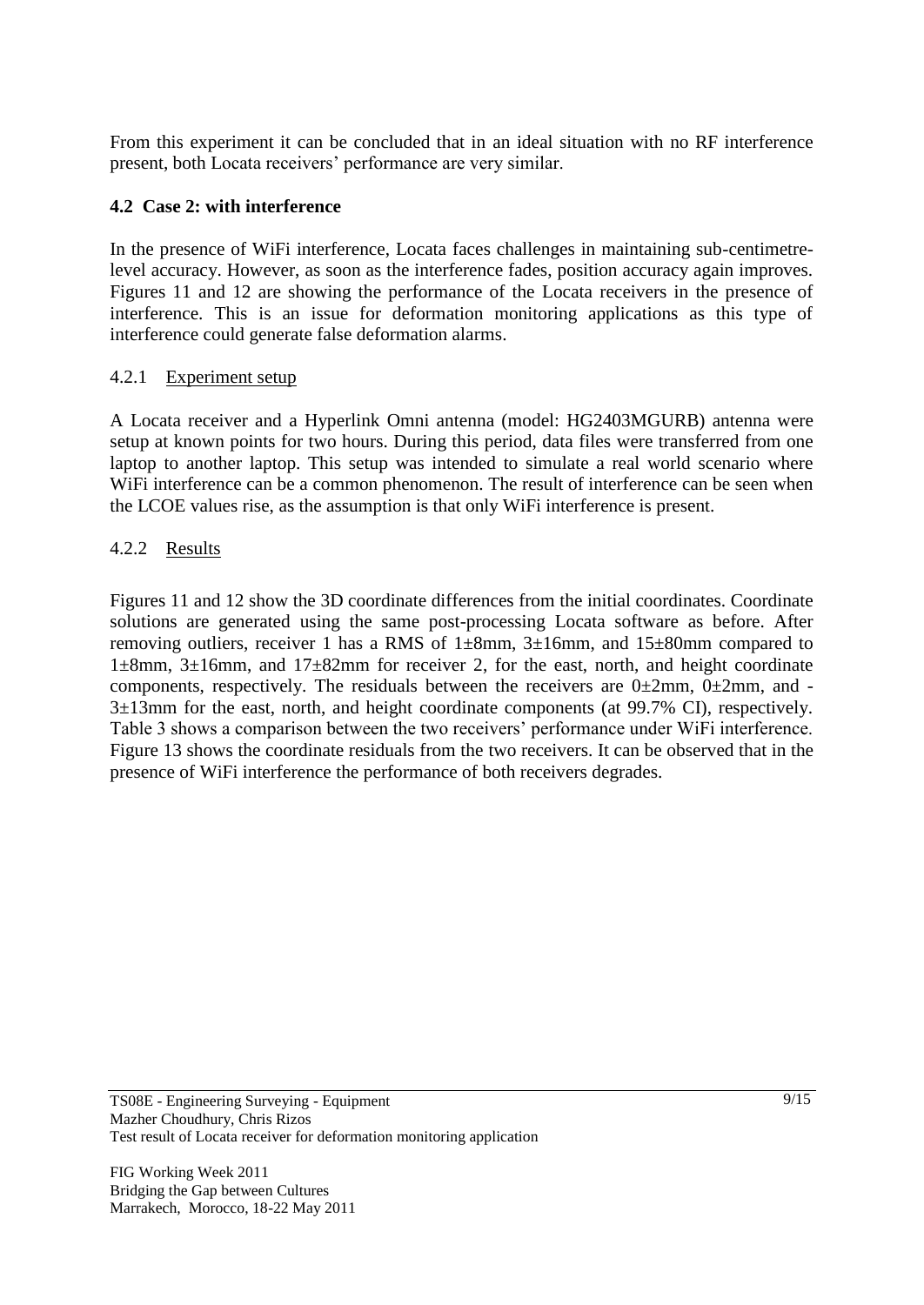

Figure 11: Receiver 1(with interference) Figure 12: Receiver 2 (with interference)



Figure 13: Residuals between receivers (with interference)

LocataLite residuals together with LSSI and LCOE values are plotted into Figures 14, 15 & 16. From the LSSI and LCOE values both receivers indicate that there is significant interference which causes degradation in the LocataLite residuals and impacts on the position accuracy (Figures 11 or 12).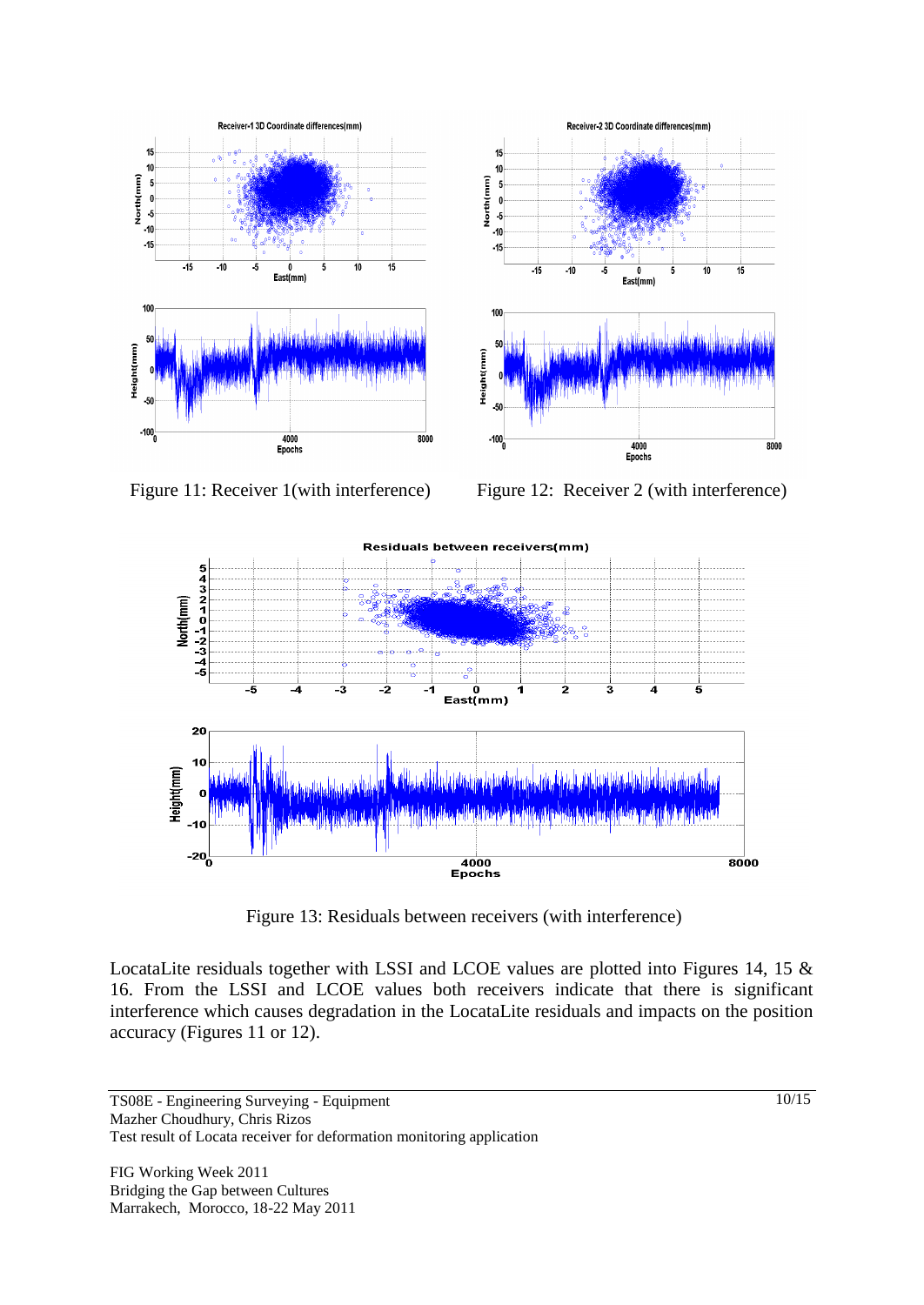| Rec-<br>eiver           | Mean (metres)                            |                                        |                                        | Max Residuals<br>(mm) |    |    | Min Residuals<br>(mm) |       |       | $RMS$ (mm)<br>$(99.7\% \text{ CI})$ |                |        |
|-------------------------|------------------------------------------|----------------------------------------|----------------------------------------|-----------------------|----|----|-----------------------|-------|-------|-------------------------------------|----------------|--------|
|                         | E                                        | N                                      | H                                      | E                     | N  | H  | E                     | N     | H     | E<br>土                              | N<br>土         | H<br>土 |
| R1                      | $-108.400$<br>$\pm 0.004$<br>$(1\sigma)$ | 45.900<br>$\pm 0.004$<br>$(1\sigma)$   | 25.047<br>±0.023<br>$(1\sigma)$        | 12                    | 16 | 95 | $-12$                 | $-17$ | $-85$ | 8                                   | 16             | 80     |
| R <sub>2</sub>          | $-108.400$<br>$\pm 0.003$<br>$(1\sigma)$ | 45.900<br>$\pm 0.004$<br>$(1\sigma)$   | 25.050<br>$\pm 0.022$<br>$(1\sigma)$   | 12                    | 16 | 90 | $-10$                 | $-17$ | $-80$ | 8                                   | 16             | 80     |
| $R1-$<br>R <sub>2</sub> | $0 \pm 0.001$<br>$(1\sigma)$             | $\Omega$<br>$\pm 0.001$<br>$(1\sigma)$ | $-0.003$<br>$\pm 0.004$<br>$(1\sigma)$ | 3                     | 7  | 15 | $-2$                  | $-3$  | $-19$ | $\overline{2}$                      | $\overline{2}$ | 9      |

Table 3: Comparison between two Locata receivers (under WiFi interference)



Figure 14: Locata residuals (with interference)

TS08E - Engineering Surveying - Equipment Mazher Choudhury, Chris Rizos Test result of Locata receiver for deformation monitoring application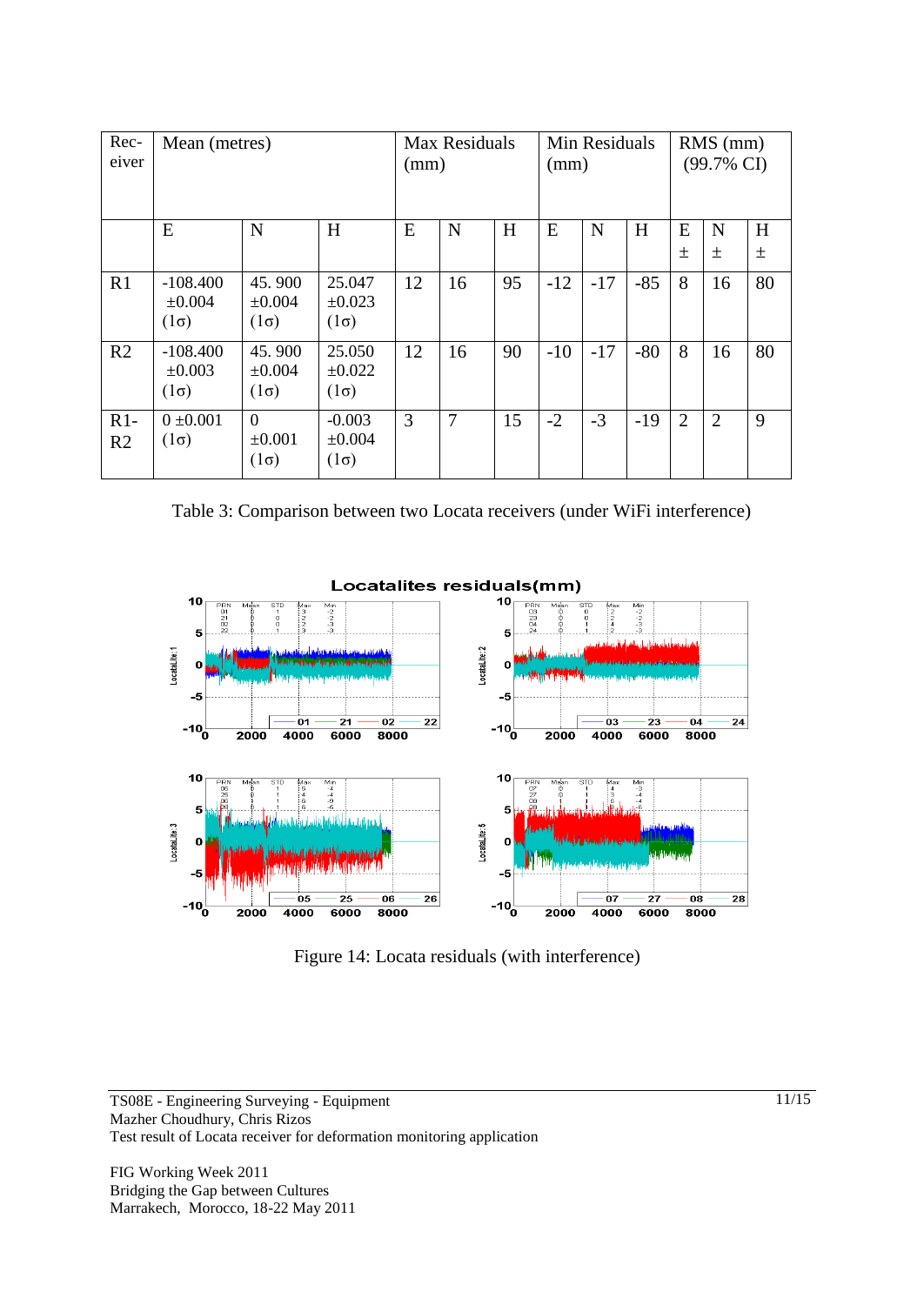



Figure 15: LSSI values (with interference) Figure 16: LCOE values (with interference)

#### **4.3 Observations**

From the above two experiments it can be observed that both receivers perform similarly, with or without interference. This implies that Locata receivers can be used in deformation monitoring applications. Table 4 provides performance comparison statistics of a Locata receiver, with and without interference. It can be observed that the mean for the east and north changes are at the millimetre level, and the height changes are at the centimetre level. At the same time, ranges between the maximum and minimum as well as RMS also degrade. Figure 15 shows that receiver 1 (same situation has been observed for receiver 2) accuracy for all three position components are unable to maintain the same level of accuracy as before (i.e. without interference). This type of interference could generate false alarms in deformation monitoring applications using the Locata technology. On the other hand, position solution algorithm for Locata can also be improved by rejecting the degraded epochs, or by a using a more sophisticated stochastic model, or by reinitialising the ambiguities "on the fly".

| Receiver                 | Mean (metres)                            |                                      |                                      | Max Residuals<br>(mm) |    |    | Min Residuals<br>(mm) |       |       | $RMS$ (mm)<br>$(99.7\% \text{ CI})$ |        |            |
|--------------------------|------------------------------------------|--------------------------------------|--------------------------------------|-----------------------|----|----|-----------------------|-------|-------|-------------------------------------|--------|------------|
|                          | E                                        | N                                    | Н                                    | E                     | N  | H  | E                     | N     | H     | E<br>$\pm$                          | N<br>土 | H<br>$\pm$ |
| R1<br>(without)<br>WiFi) | $-108.401$<br>$\pm 0.002$<br>$(1\sigma)$ | 45.897<br>$\pm 0.004$<br>$(1\sigma)$ | 25.035<br>$\pm 0.019$<br>$(1\sigma)$ | 8                     | 13 | 70 | $-8$                  | $-13$ | $-70$ | 6                                   | 11     | 56         |
| R1<br>(with<br>WiFi)     | $-108.400$<br>$\pm 0.004$<br>$(1\sigma)$ | 45.900<br>$\pm 0.004$<br>$(1\sigma)$ | 25.047<br>$\pm 0.023$<br>$(1\sigma)$ | 12                    | 16 | 95 | $-12$                 | $-17$ | $-85$ | 8                                   | 16     | 80         |

Table 4: Locata receiver performance for the two RFI scenarios

TS08E - Engineering Surveying - Equipment Mazher Choudhury, Chris Rizos Test result of Locata receiver for deformation monitoring application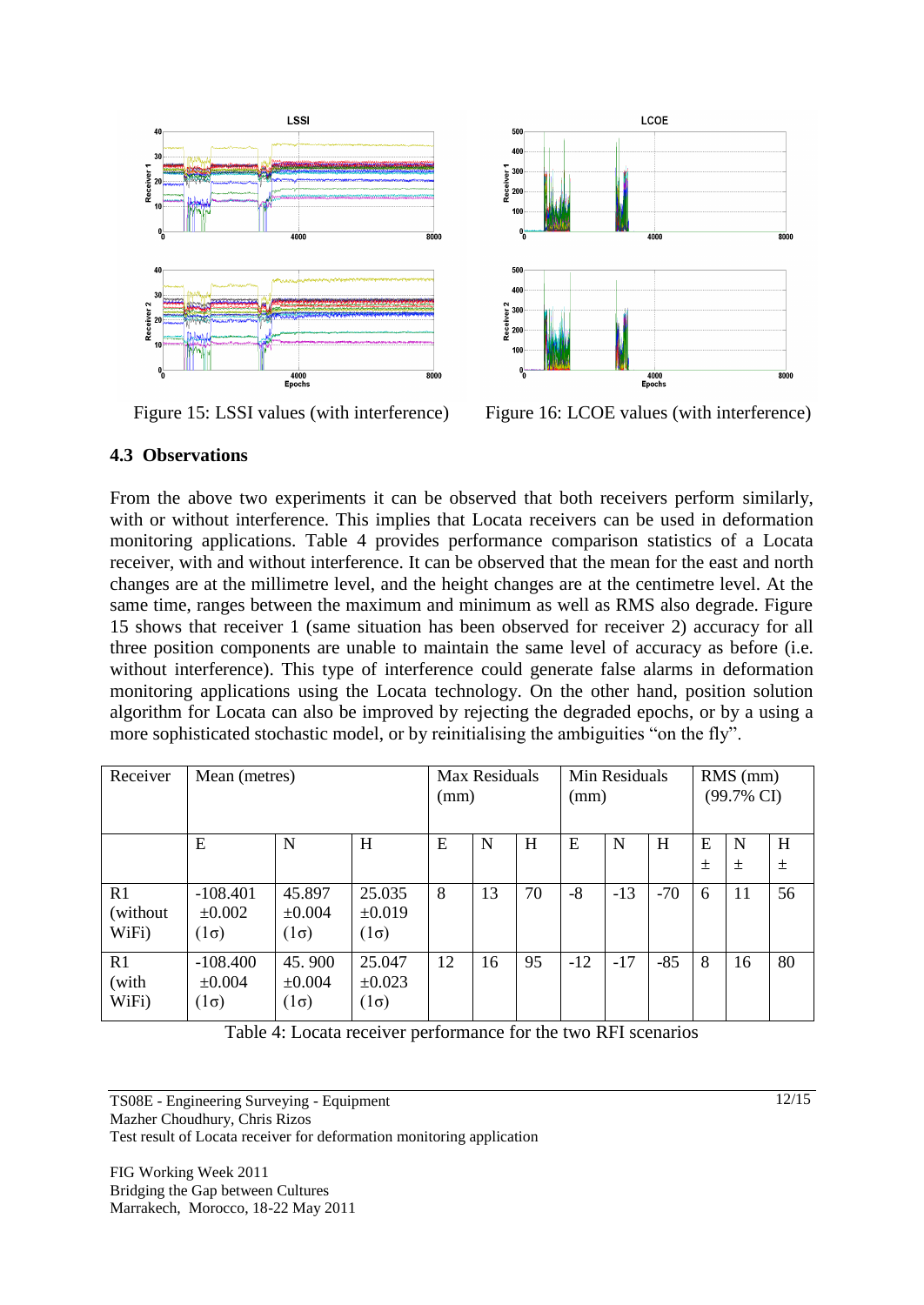

Figure 15: Results under WIFI interference

### **5. CONCLUDING REMARKS**

In this paper, the Locata receiver performance was studies under conditions ranging from benign signal condition to WiFi-interfered conditions. The accuracy was impacted by interference. However, for both interfered and non-interfered situations Locata provides millimetre-level precision for horizontal position and centimetre-level vertical precision for all observed epochs. The accuracy of the coordinate solutions was at the millimetre level with very low horizontal standard deviations (few millimetres) and at the centimetre level for the vertical component. This indicates a high usability of Locata in deformation monitoring applications.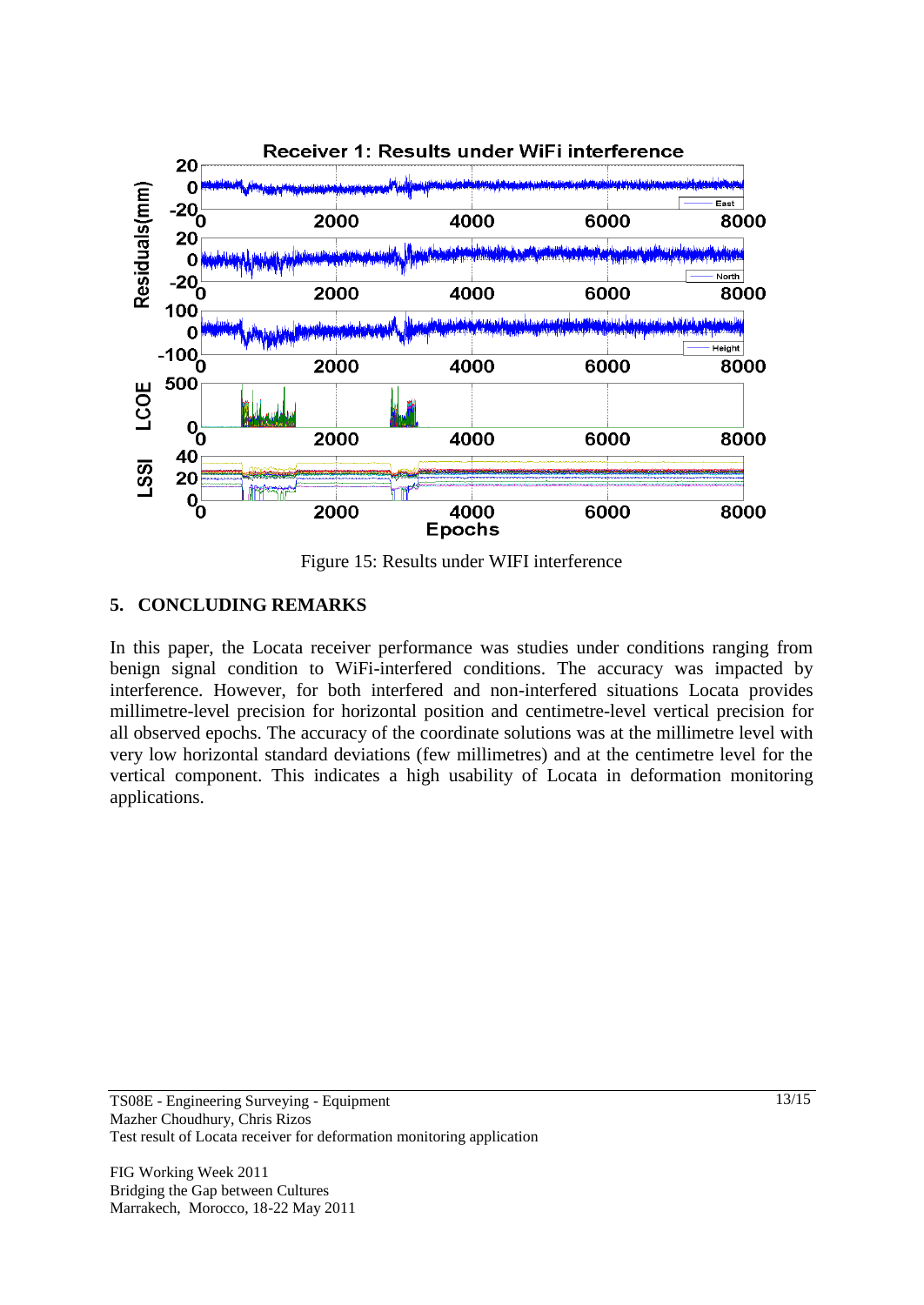### **ACKNOWLEDGEMENT**

The authors are grateful to Bruce Harvey for his guidance. The authors wish to also acknowledge the support from ARC Linkage project LP0668907 "Structural Deformation Monitoring Integrating a New Wireless Positioning Technology with GPS".

#### **REFERENCES**

- 1. Barnes, J., Rizos, C., Kanli, M., Small, D., Voigt, G., Gambale, N., & Lamance, J., 2004. Structural deformation monitoring using Locata. *1st FIG Int. Symposium on Engineering Surveys for Construction Works & Structural Eng*., Nottingham, U.K., 28 June - 1 July, paper TS4.4, CD-ROM proceedings.
- 2. Khan, F.A., Rizos, C., & Dempster, A.G., 2010. Locata performance evaluation in the presence of wide-band and narrow-band interference. Journal of Navigation, Royal Institute of Navigation, 63(3), 527-543.
- 3. Choudhury, M., Harvey, B.R., & Rizos, C., 2009. Tropospheric correction for Locata when known point ambiguity resolution technique is used in static survey  $-$  is it required? IGNSS Symp. 2009, Gold Coast, Australia, 1-3 December, CD-ROM procs.
- 4. Choudhury, M., Harvey, B.R., & Rizos, C., 2010. Mathematical models and a case study of the Locata Deformation Monitoring System (LDMS). XXIV FIG Int. Congress "Facing the Challenges - Building the Capacity", Sydney, Australia, 11-16 April, paper 3926.
- 5. Meng, X., 2002. Real-time Deformation Monitoring of Bridges Using GPS/Accelerometers, Ph.D. dissertation, Institute of Engineering Surveying and Space Geodesy, The University of Nottingham, Nottingham, United Kingdom.

### **BIOGRAPHICAL NOTES**

**Mohammad Mazher-ul Alam Choudhury** is currently a Ph.D. student at the School of Surveying & Spatial Information Systems, University of New South Wales (UNSW), Sydney, Australia. His current research area is investigating the use of Locata technology for deformation monitoring applications. He holds a Masters in Computer Science from UNSW, and a B.E. (Computer Science) degree from the North South University, Bangladesh.

**Chris Rizos** is currently Professor and Head of the School of Surveying & Spatial Information Systems, UNSW. Chris has been researching the technology and high precision applications of GPS since 1985, and has published over 500 journal and conference papers. He is a Fellow of the Australian Institute of Navigation and a Fellow of the International Association of Geodesy (IAG). He is currently the Vice President of the IAG and a member of the Governing Board of the International GNSS Service.